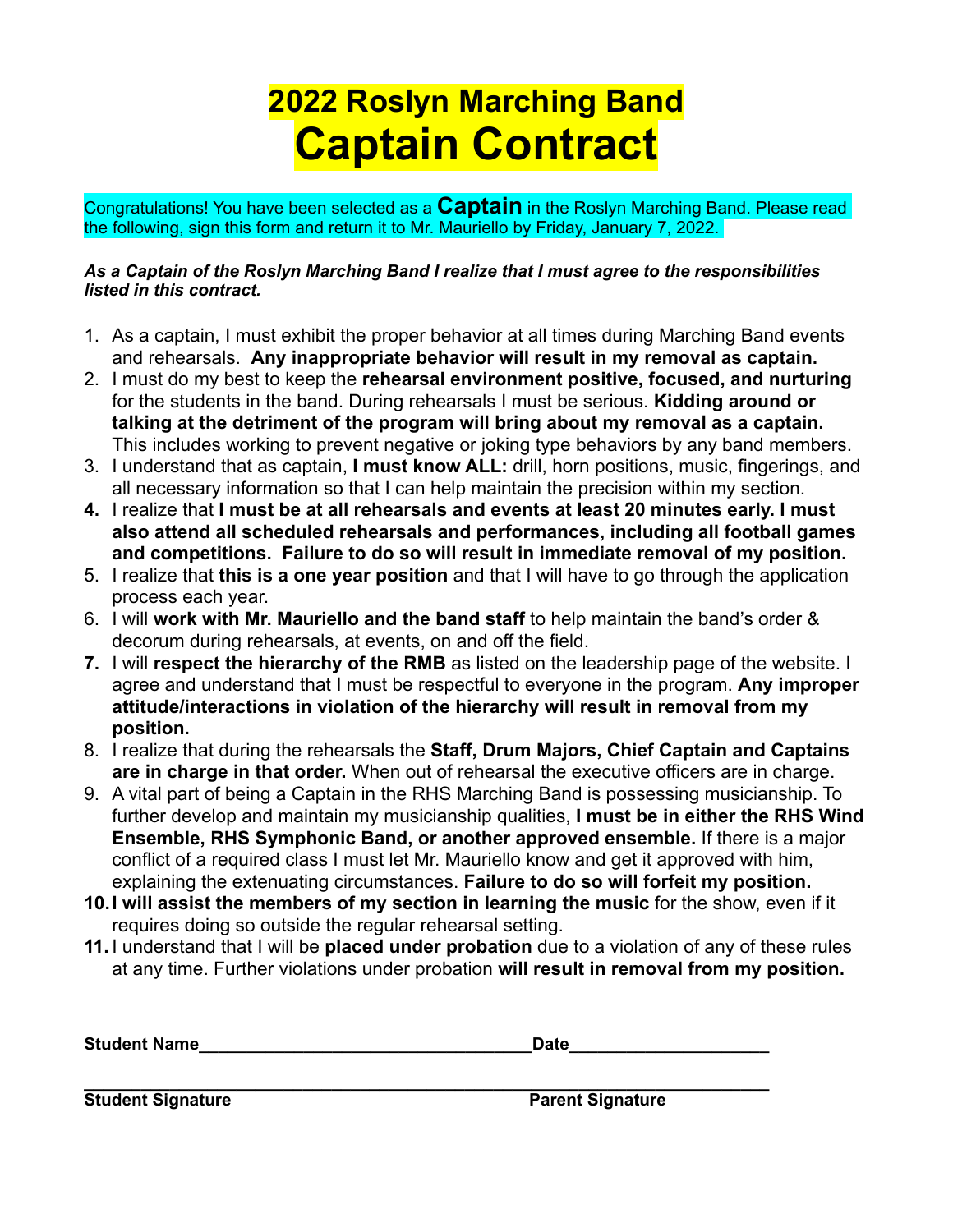# **2022 Roslyn Marching Band Chief Captain Contract**

Congratulations! You have been selected as **Chief Captain** in the Roslyn Marching Band. Please read the following, sign this form and return it to Mr. Mauriello by Friday, January 7, 2022.

### *As Chief Captain of the Roslyn Marching Band I realize that I must agree to the responsibilities listed in this contract.*

- 1. As chief captain, **I must exhibit the proper behavior at all times** during Marching Band events and rehearsals. **Any inappropriate behavior will result in my removal as chief captain.**
- 2. I realize that I will **be in charge of the captains as a unit,** and will act as a leader helping them to run their sections, and to show them how to be a great captain.
- 3. I must do my best to **keep the rehearsal environment positive, focused, and nurturing** for the students in the band. During rehearsals I must be serious. **Kidding around and talking at the detriment of the program will bring about my removal as a captain.** This includes working to prevent negative or joking type behaviors by any band members.
- 4. I understand that as chief captain, **I must know ALL:** drill, horn positions, music, and all necessary information so that I can help maintain the precision within the band.
- **5.** I realize that **I must be at all rehearsals and events 20 minutes early** and must be responsible for having members of my section remain later than dismissal to help put equipment away. **I must also attend all scheduled rehearsals and performances, including all football games and competitions. Failure to do so will result in immediate removal of my position.**
- 6. I realize that **this is a one year position** and that I will have to go through the application process each year.
- 7. I will **work with Mr. Mauriello and the band staff** to help maintain the band's order & decorum during rehearsals, at events, on and off the field.
- **8.** I will **respect the hierarchy of the RMB** as listed on the leadership page of the website. I agree and understand that I must be respectful to everyone in the program. **Any improper attitude/ interactions in violation of the hierarchy will result in removal from my position.**
- 9. I realize that during the rehearsals the **Staff, Drum Majors, Chief Captain and Captains are in charge in that order.** When out of rehearsal the executive officers are in charge.
- **10.** A vital part of being a Chief Captain in the RHS Marching Band is possessing musicianship. To further develop and maintain my musicianship qualities, **I must be in either the RHS Wind Ensemble or RHS Symphonic Band.** If there is a major conflict of a required class I must let Mr. Mauriello know and get it approved with him, explaining the extenuating circumstances. **Failure to do so will forfeit my position.**
- **11.** I understand that I will be **placed under probation** due to a violation of any of these rules at any time. **Further violations under probation will result in removal from my position.**

**Student Name** 

**\_\_\_\_\_\_\_\_\_\_\_\_\_\_\_\_\_\_\_\_\_\_\_\_\_\_\_\_\_\_\_\_\_\_\_\_\_\_\_\_\_\_\_\_\_\_\_\_\_\_\_\_\_\_\_\_\_\_\_\_\_\_\_\_\_\_\_\_\_\_\_\_ Student Signature Parent Signature**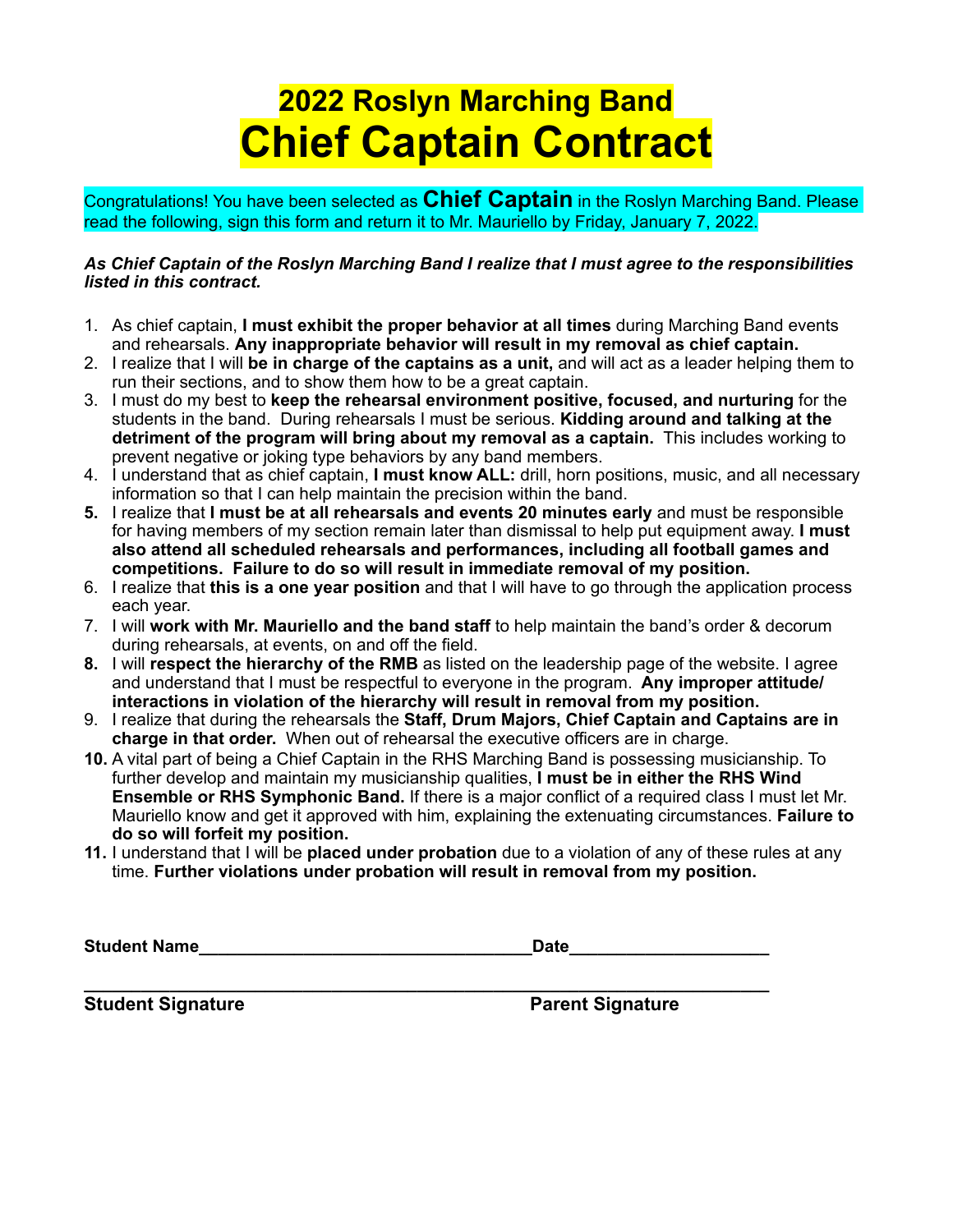### **2022 Roslyn Marching Band Colorguard Captain and Junior Captain Contract**

Congratulations! You have been selected as a Colorguard Captain of the Roslyn Marching Band. Please read the following, sign this form and return it to Mr. Mauriello by Friday, January 7, 2022.

### *As a Captain or Jr Captain of the Roslyn Marching Band Colorguard, I realize that I must agree to the responsibilities listed in this contract.*

- 1. As a colorguard captain, **I will exhibit leader-like behavior** at all times. This includes, respecting my teammates and leading by example at all times.
- 2. I agree to being present at **ALL scheduled rehearsals** for my performance section**.**
- 3. I realize that I must be at all rehearsals and events **at least 20 minutes early** to make sure the rehearsal space is open (gyms, dance studio etc) and to help any members who come early to practice skills.
- **4.** I will attend **all rehearsals and performances**, including all winter/spring training dates, the entire week of band camp, football games and weekend competitions. **Failure to do so will result in immediate removal of my position.**
- **5.** I realize that this is a **one year position** and that I will have to go through the application process each year.
- **6.** I realize that my Colorguard leadership position begins with the spring training and the Winterguard may not transfer to the Winterguard.
- **7.** I will have to **stay late on occasion** to make sure rehearsal spaces are cleaned up and equipment is accounted for.
- **8.** I realize and agree that during the season **I will not be able to be involved in other activities which go beyond normal after school club time** which makes me late for any part of the marching band rehearsals and events.
- **9.** I will **respect the hierarchy of the RMB** as listed on the leadership page of the website. I agree and understand that I must be respectful to everyone in the program. **Any improper attitude/ interactions in violation of the hierarchy will result in removal from my position.**
- **10.** I understand that **I am not allowed, at any time, to change choreography in any way, shape, or form, unless directed** by the colorguard staff to do so.
- **11.** I realize that **I must know all of the choreography and keep up to date with changes, deletions, and additions** to the routine.
- **12.**I must do my best to keep the rehearsal environment **positive, focused, and nurturing** for the students in the band. **I will be serious and act as a positive role model.**
- **13.**I understand that I will be **placed under probation** due to a violation of any of these rules at any time. **Further violations under probation will result in removal from my position.**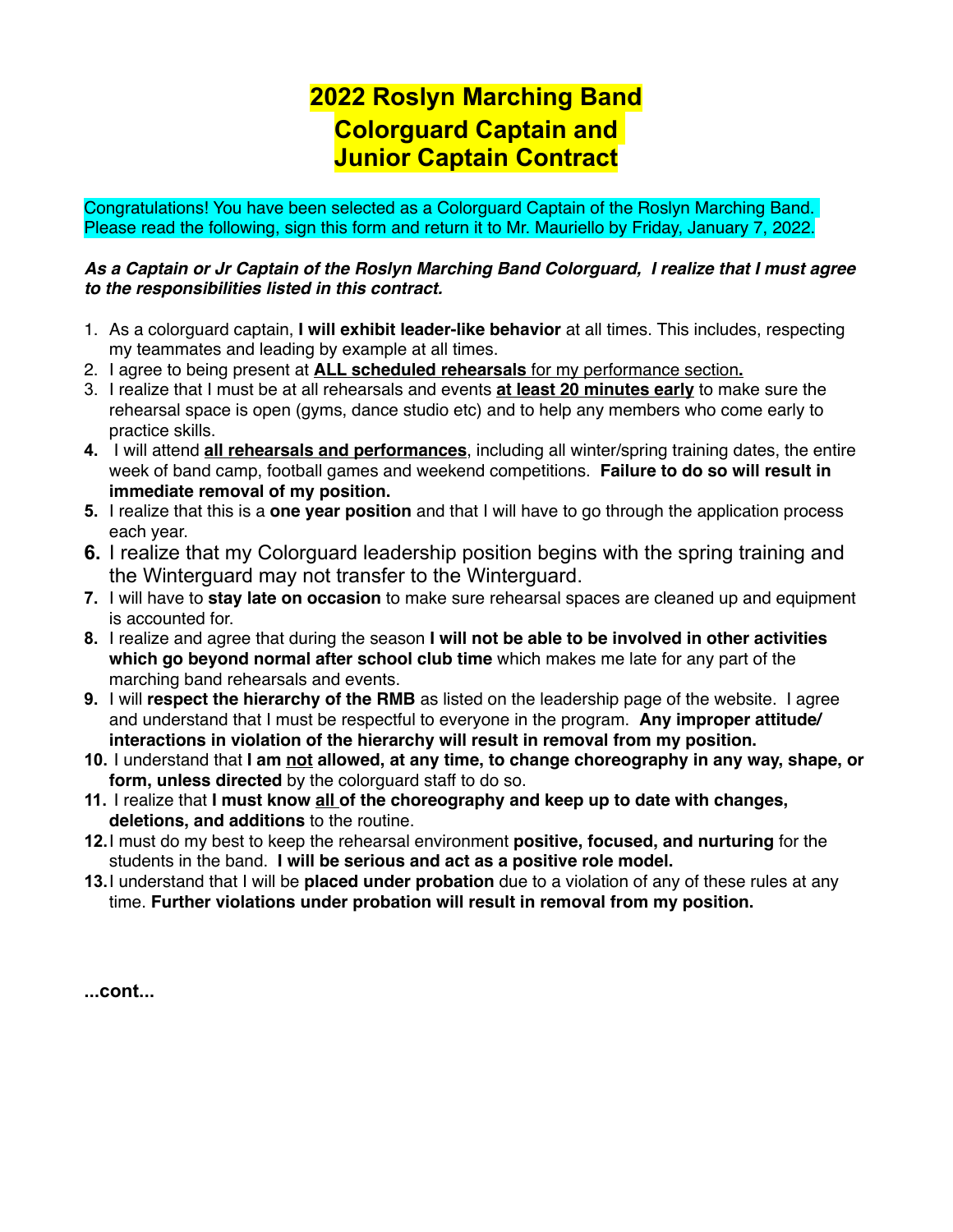# **Colorguard Captains Job Description List**

The Colorguard Captains are an extension of the colorguard staff

The Colorguard Captains lead stretches and full guard warm-ups if and when the staff asks them to

The Colorguard Captains listen to the guard, and act as the eyes and ears for the staff

The Colorguard Captains encourage everyone to reach their full potential and motivate them when spirits are low

The Colorguard Captains attend and run extra-help sessions

The Colorguard Captains lead by example

The Colorguard Captains make sure all of our members (especially our youngest members) understand what the appropriate clothing and proper equipment is at every rehearsal

The Colorguard Captains delegate responsibilities to the Colorguard Managers for getting sound system (indoor and outdoor), barres and equipment to every rehearsal site

**\_\_\_\_\_\_\_\_\_\_\_\_\_\_\_\_\_\_\_\_\_\_\_\_\_\_\_\_\_\_\_\_\_\_\_\_\_\_\_\_\_\_\_\_\_\_\_\_\_\_\_\_\_\_\_\_\_\_\_\_\_\_\_\_\_\_\_\_\_\_\_\_**

**Student Name\_\_\_\_\_\_\_\_\_\_\_\_\_\_\_\_\_\_\_\_\_\_\_\_\_\_\_\_\_\_\_\_\_\_\_Date\_\_\_\_\_\_\_\_\_\_\_\_\_\_\_\_\_\_\_\_\_**

**Student Signature Community Community Student Signature Parent Signature**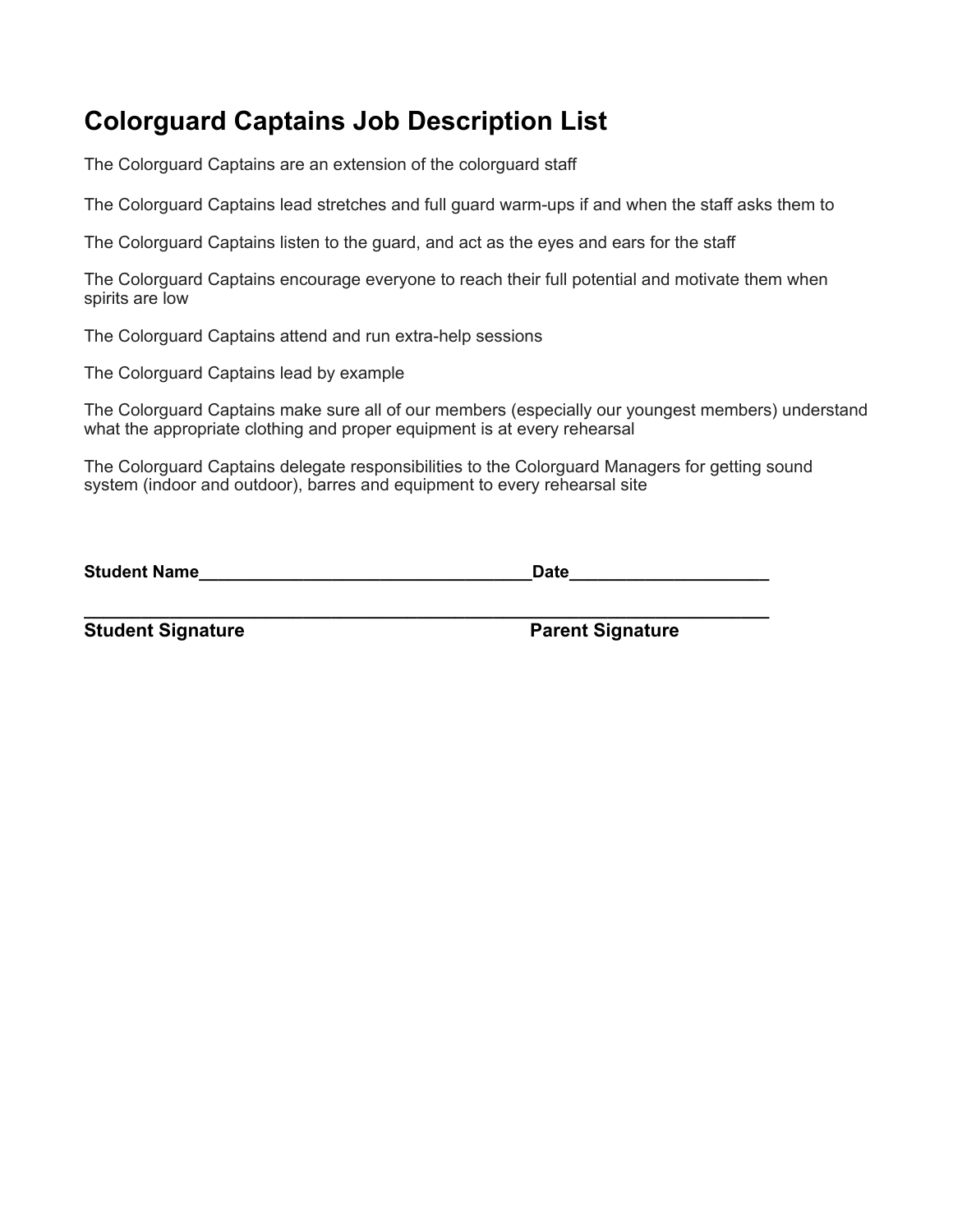## **2022 Roslyn Marching Band Drum Major, Assistant Drum Major, & Field Major Contract**

Congratulations! You have been selected to be a **Drum Major** of the Roslyn Marching Band. Please read the following, sign this form and return it to Mr. Mauriello by Friday, January 7, 2022.

### *As a Drum Major of the Roslyn Marching Band I realize that I must agree to the responsibilities listed in this contract.*

- 1. I realize that drum majors may be conducting the band, or performing on the field, **depending upon the needs of the band at any time.** I realize that although I am in the drum major uniform, I **may not** get to conduct the band my first year as drum major and most likely will be marching the drill for the season.
- 2. I realize that **I am not guaranteed to conduct on a podium.** The podiums are designated for the most advanced and seasoned drum majors. I realize that this position of control **will be at the sole discretion of the Band Director & Assistant Band Director** & I will abide by their decision.
- 3. I must do my best to keep the rehearsal environment **positive, focused, and nurturing** for the students in the band. During rehearsals I must be serious. **Kidding around at the detriment of the program will bring about my removal as a drum major.** This includes working to prevent negative or joking type behaviors by any band members during rehearsals & events.
- **4.** I realize that I must be at all rehearsals and events at least **20 minutes early** and stay **20 minutes after.** I must also attend **all scheduled rehearsals and performances, including all football games and competitions. Failure to do so will result in immediate removal of my position.**
- 5. I realize that **this is a one year position** and that I will have to go through the application process each year.
- 6. There are a myriad of responsibilities involved with being drum major. **Many of these responsibilities will require me to stay late at rehearsals.** I take on these responsibilities and will assume them to the best of my ability. I am well aware of the amount of work required as drum major.
- 7. As drum major, I realize that **my number one responsibility is the Marching Band.** I realize and agree that during the season, **I will not be able to be involved with any sports or activities which impact my ability to complete the requirements of this position.**
- 8. I will **work with Mr. Mauriello and the band staff** to help maintain the band's order & decorum during rehearsals, at events, on and off the field..
- 9. I will **respect the hierarchy of the RMB** as listed on the leadership page of the website. I agree and understand that I must be respectful to everyone in the program. **Any improper attitude/ interactions in violation of the hierarchy will result in removal from my position.**
- 10. A vital part of being a Drum Major in the RHS Marching Band is possessing musicianship. To further develop and maintain my musicianship qualities, **I must be in either the RHS Wind Ensemble or RHS Symphonic Band.** If there is a major conflict of a required class I must let Mr. Mauriello know and get it approved with him, explaining the extenuating circumstances. **Failure to do so will forfeit my position.**
- 11. As drum major I realize that, as part of my training, I **will have to take part in workshops with Mr. Mauriello, other Drum Majors, and the band staff at some agreed upon dates when we are all available. This is required to get this position.** See Mr. Mauriello for more details.

12. As a drum major, **I must exhibit the proper behavior at all times.** I understand that I will be **placed under probation** due to a violation of any of these rules at any time. **Further violations under probation will result in removal from my position.**

| <b>Student Name</b> | ่าate |
|---------------------|-------|
|---------------------|-------|

**\_\_\_\_\_\_\_\_\_\_\_\_\_\_\_\_\_\_\_\_\_\_\_\_\_\_\_\_\_\_\_\_\_\_\_\_\_\_\_\_\_\_\_\_\_\_\_\_\_\_\_\_\_\_\_\_\_\_\_\_\_\_\_\_\_\_\_\_\_\_ Student Signature Parent Signature**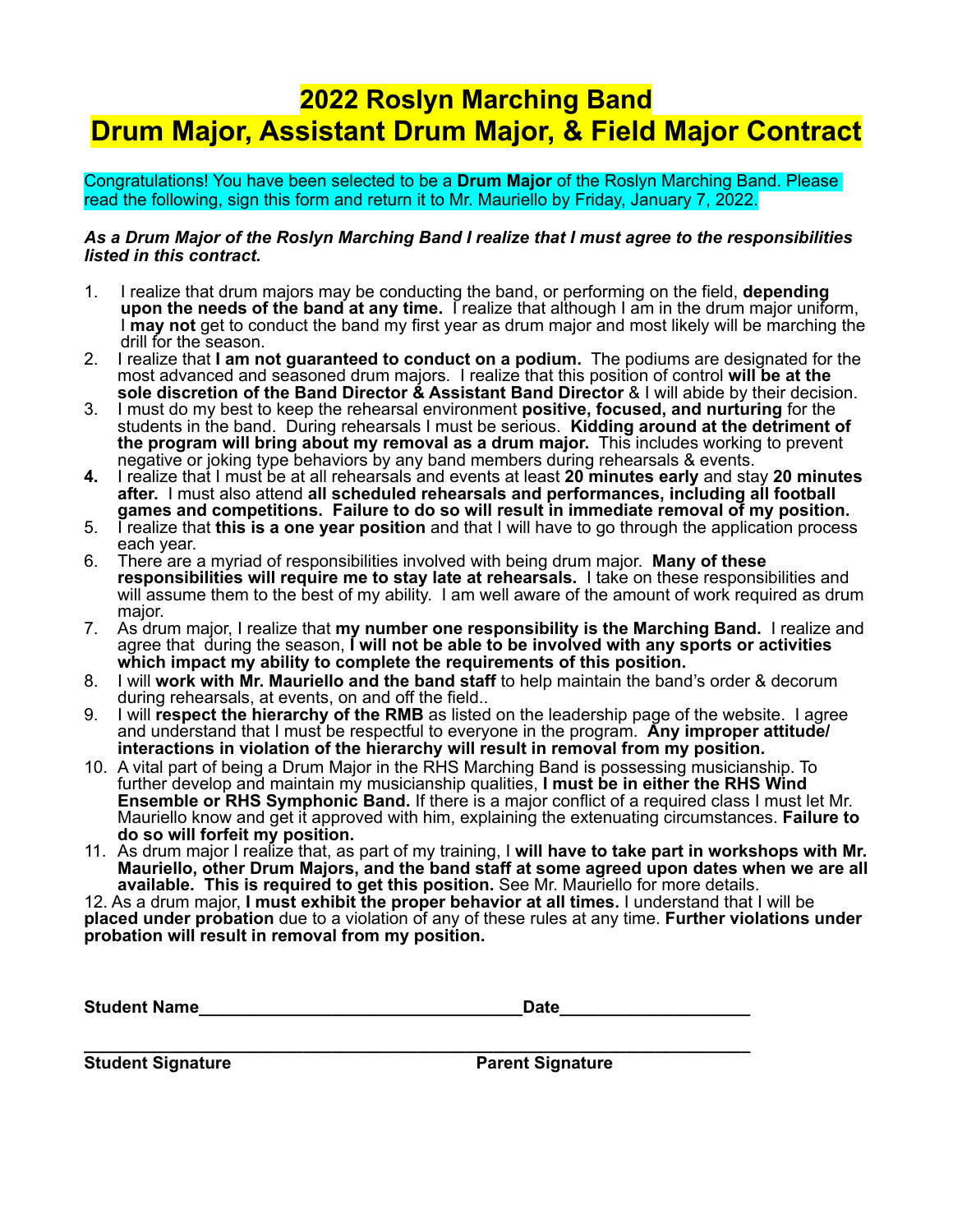### **2022 Roslyn Marching Band Colorguard Manager, Assistant Manager, Social Media and Wellness Manager Contract**

Congratulations! You have been selected to be a Colorguard Manager for The Roslyn Marching Band. Please sign this form and return it to Mr. Mauriello by Friday, January 7, 2022.

Please read the following. *As a Colorguard Manager of the Roslyn Marching Band, I realize that I must agree to the responsibilities listed.*

- 1. I must exhibit the **proper behavior at all times.** This includes **respecting the hierarchy of the RMB** and being respectful to everyone around me.
- 2. I will do my best to keep the rehearsal environment **positive, focused, and nurturing** for the students in the band. **I will be serious and act as a positive role model.**
- 3. I realize that I must be at all rehearsals/events **at least 20 minutes early** to make sure equipment and sound systems are in the rehearsal space so that all rehearsals can begin on time.
- **4.** I will attend **all scheduled rehearsals and performances**, including all winter/ spring training dates, the entire week of band camp, football games, and weekend competitions. **Failure to do so will result in immediate removal of my position.**
- 5. I may be required to **stay late** at rehearsals to help with equipment and other tasks given to me by the staff and my captains.
- 6. I realize that this is a **one year position** and that I will have to go through the application process each year.
- 7. I realize that my Colorguard leadership position begins with the spring training and the Winterguard may not transfer to the Winterguard.
- **8.** I take on these responsibilities and will assume them to the best of my ability. I realize that **Mr. Mauriello and the colorguard staff may change these responsibilities at any time.**
- **9.** I understand that I will be **placed under probation** due to a violation of any of these rules at any time. **Further violations under probation will result in removal from my position.**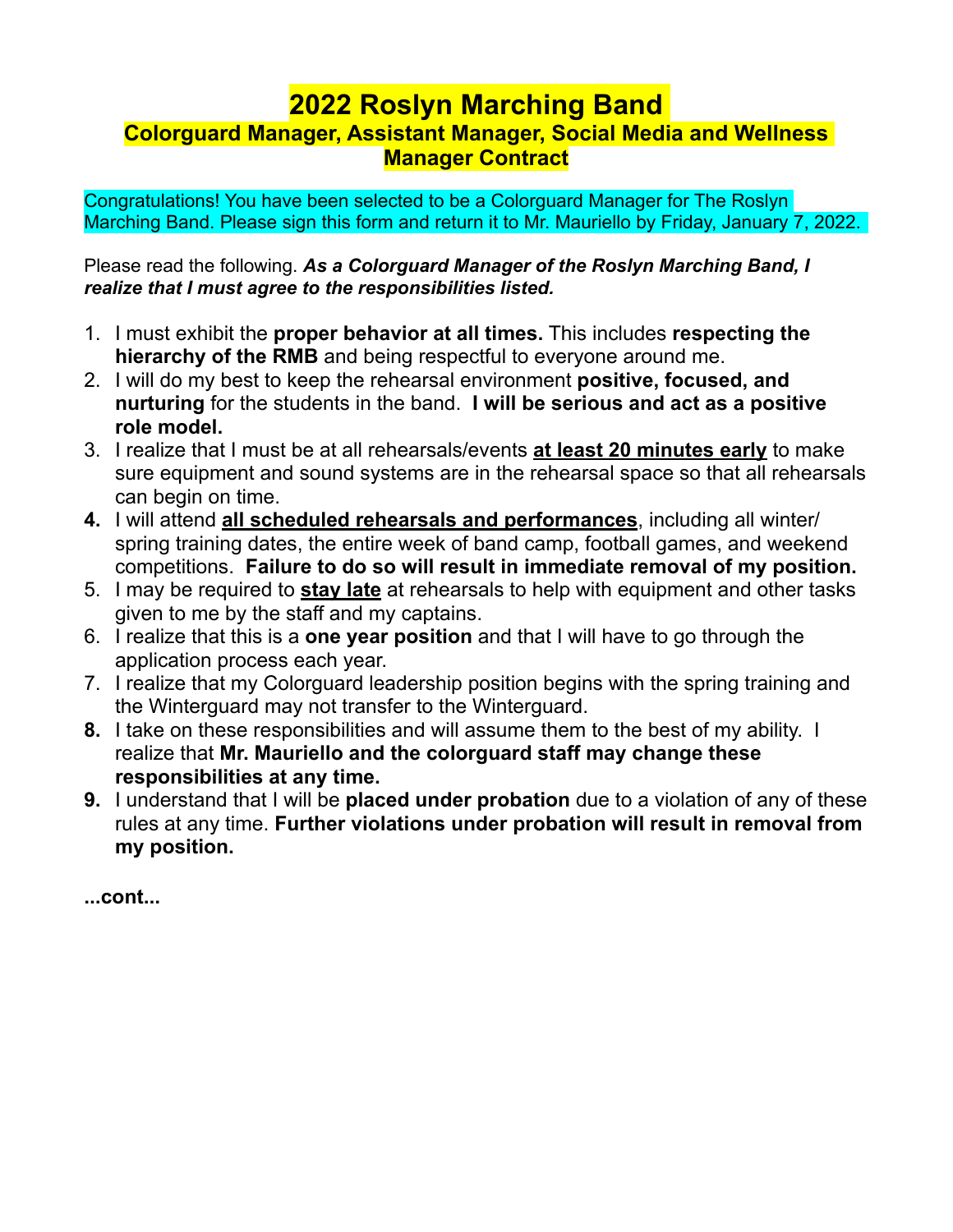### **Colorguard Manager Job Description**

#### **Colorguard Manager and Assistant Manager**

*The Colorguard Manager and AM's are the brains and muscles of the colorguard*

The Colorguard Manager and AM's may take direction from both the Captains and Staff

The Colorguard Manager and AM's make sure there is at least one sound system and usually two at EVERY rehearsal (rolling sound system and log)

The Colorguard Manager and AM's are In charge of moving the colorguard equipment, including ballet barres, to rehearsal spaces as needed along with help from Band Managers and AM's.

The Colorguard Manager and AM's keep rolls of electrical & strapping tape with them at all rehearsals

The Colorguard Manager and AM's will schedule and conduct classes in taping and equipment maintenance as needed

The Colorguard Manager and AM's ensure that ALL members' equipment is taped and weighted to the standard set forth by the colorguard staff

The Colorguard Manager and AM's are responsible for bringing the 'red bag' and the bag of extra equipment on days of performances

The Colorguard Manager and AM's will maintain a list of birthdays in the unit and plan monthly celebrations to recognize them

#### **Colorguard Social Media Manager**

*The Colorguard Social Media Manager acts as the visual voice of the Colorguard.*

The Colorguard social media manager will help with the promotion of the Roslyn HS Colorguard both within our school district and local community and outside to manage our growing presence in the marching arts activity at large.

The Colorguard Social Media Manager will create social media content both during rehearsal and behind-thescenes at competitions and on RMB trips to build excitement and interest around our activity and our program.

The CSMM will create content focused on themes prescribed by the guard staff like: Education, Hard Work, Unforgettable Moments, Fun or Friendship.

The CSMM will create content to aid in recruiting new members, generate interest in our activity and to give parents, district and community a glimpse into the day-to-day progress of our program.

The CSMM will not post on behalf of the program with out review and approval of all content by the guard staff.

The CSMM will also help advise the entire Colorguard on appropriate social media behavior, as all of our members' activities online reflect on our school, our district and our program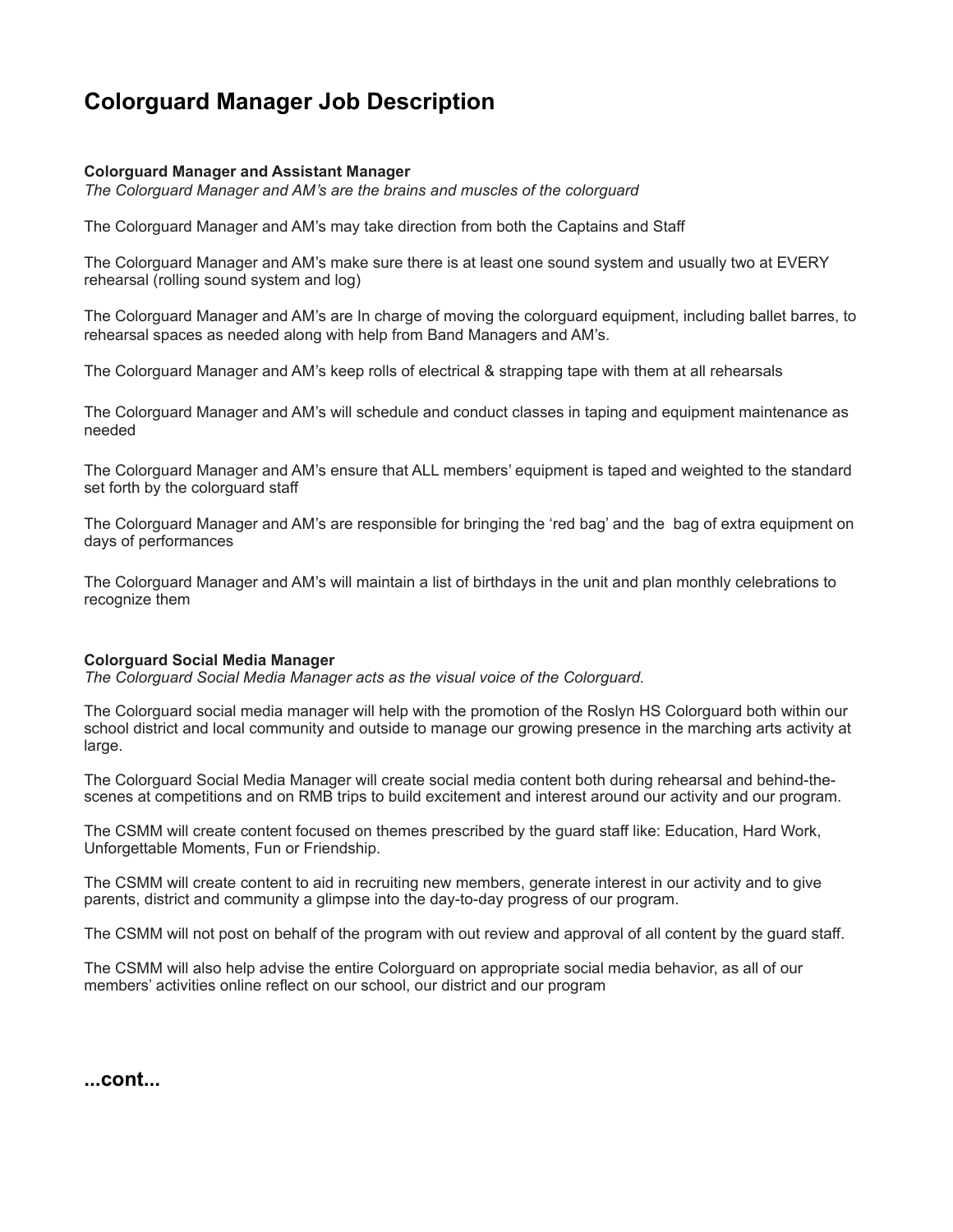#### **Colorguard Wellness Manager**

*The Colorguard Wellness Manager is the caregiver of the guard.*

The Colorguard Wellness Manager will keep and maintain a first aid kit for the team, ensuring band-aids, feminine hygiene products, and ice packs are present at each rehearsal performance, and overnight trip

The Colorguard Wellness Manager will take note and maintain an understanding of what medical resources are available at all rehearsal and performance venues (school's trainer schedule, location of nearest ice machine, first aid stations, ambulance location at shows etc.)

The Colorguard Wellness Manager may be asked to manage water jugs at rehearsal and to be available to distribute water at warm-ups and/or during quick on-field hydration

**Student Name\_\_\_\_\_\_\_\_\_\_\_\_\_\_\_\_\_\_\_\_\_\_\_\_\_\_\_\_\_\_\_\_\_\_Date\_\_\_\_\_\_\_\_\_\_\_\_\_\_\_\_\_\_\_\_**

**\_\_\_\_\_\_\_\_\_\_\_\_\_\_\_\_\_\_\_\_\_\_\_\_\_\_\_\_\_\_\_\_\_\_\_\_\_\_\_\_\_\_\_\_\_\_\_\_\_\_\_\_\_\_\_\_\_\_\_\_\_\_\_\_\_\_\_\_\_\_ Student Signature Parent Signature**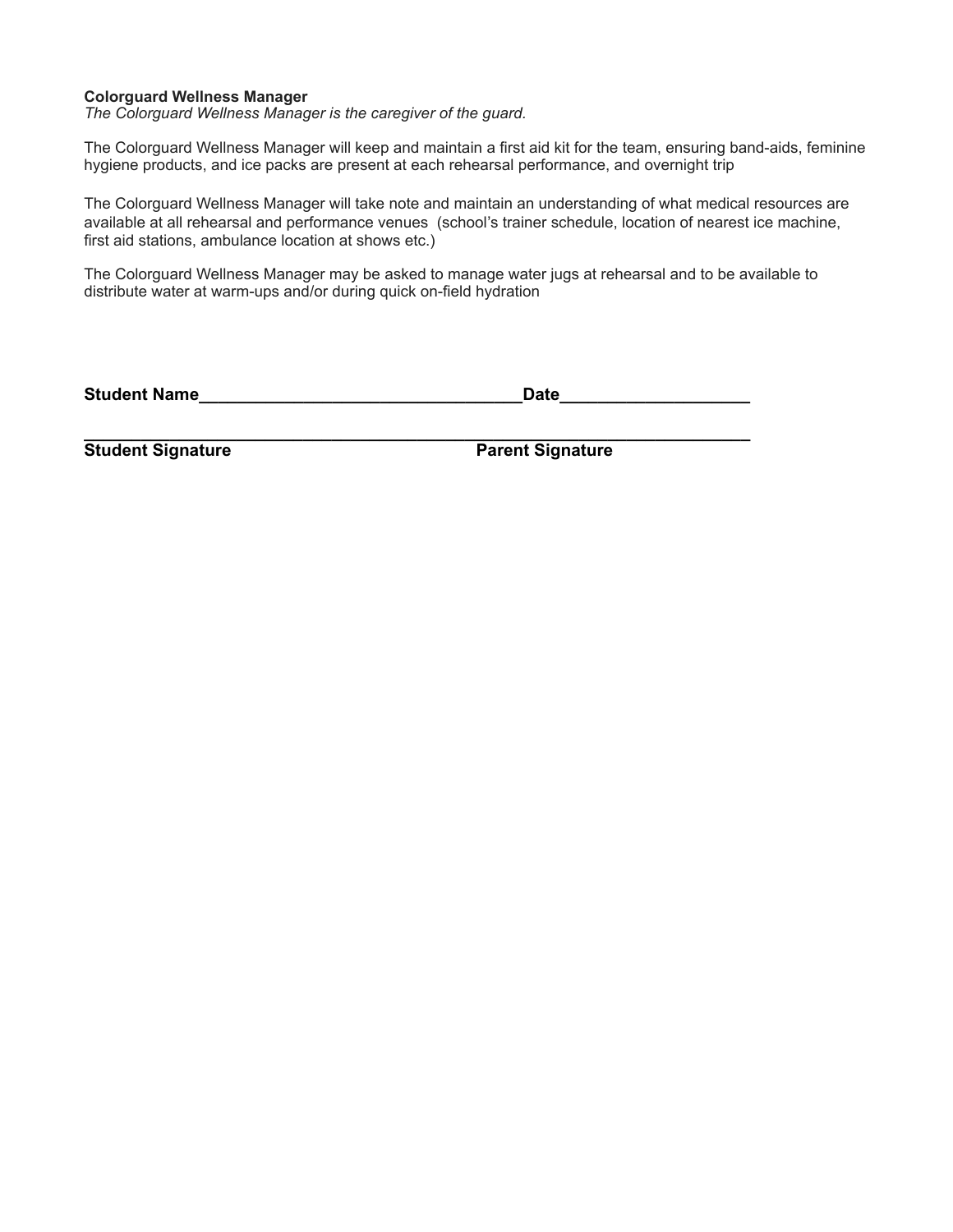## **2022 Roslyn Marching Band Executive Board Contract**

**President, Vice President, CEO, COO, CMO, CIO, CFO, CTO, SSM Librarians, Secretaries, Uniform Managers, Historian, Manager & Assistant Managers**

Congratulations! You have been selected to be an **Executive Board Officer** of the Roslyn Marching Band. Please sign this form and return it to Mr. Mauriello by Friday, January 7, 2022. Please read and agree to the following.

### *As an Executive Board Officer of the Roslyn Marching Band, I realize that I must agree to the responsibilities listed.*

- 1. I **must exhibit the proper behavior** at all times.
- 2. I must do my best to keep the rehearsal environment **positive, focused, and nurturing** for the students in the band. During rehearsals I must be serious. Kidding around/talking at the detriment of the program will bring about my removal as an officer. This includes working to prevent negative behaviors by any band members.
- **3.** I realize that **I must be at all rehearsals/events 20 minutes early.** I must also **attend all scheduled rehearsals and performances, including all football games and competitions. Failure to do so will result in immediate removal of my position.**
- 4. There are a myriad of responsibilities involved in each position. **A short list of responsibilities are listed below. Many of these responsibilities will require me to stay late at rehearsals.** I take on these responsibilities and will assume them to the best of my ability. I realize that **the director and assistant director may change these responsibilities** at any time. By signing this contract **I agree to fulfill any responsibility** that is given to me during the term of my office.
- 5. I realize that **this is a one year position** and that I will have to go through the application process each year.
- 6. I realize that during the rehearsals, **the Drum Majors and Captains are in charge.** I realize that in drill and music rehearsals **I am only to help when instructed to.** When out of rehearsal, the executive board officers are in charge of the important workings of the Marching Band.
- 7. **I will work with Mr. Mauriello and the band staff** to help maintain the band's order & decorum during rehearsals and at events, on and off the field.
- 8. I will **respect the hierarchy of the RMB** as listed on the leadership page of the website. I agree and understand that I must be respectful to everyone in the program. Any improper attitude/ interactions in violation of the hierarchy will result in removal from my position.
- 9. A vital part of being an Officer in the RHS Marching Band is possessing musicianship. To further develop and maintain my musicianship qualities, I will be required to be a scheduled member of a **RHS musical performing ensemble during the school day.** The **band president** is required to be in either the **Symphonic Band** or **Wind Ensemble during the school day.**
- 10. I understand that I will be **placed under probation** due to a violation of any of these rules at any time. **Further violations under probation will result in removal from my position.**